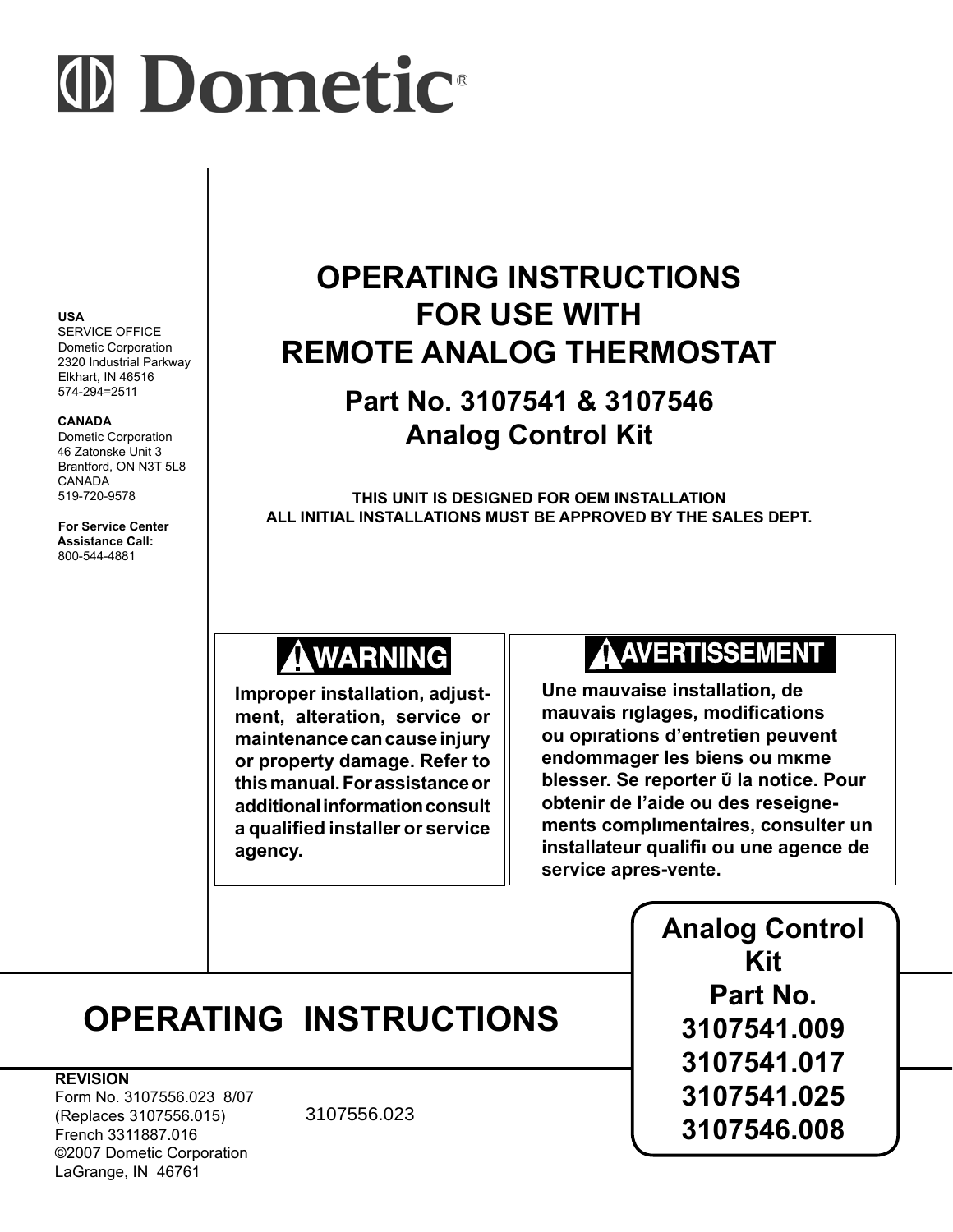## **Safety Instructions**

This manual has safety information and instructions to help users eliminate or reduce the risk of accidents and injuries.

## **Recognize Safety Information**



This is the safety-alert symbol. When you see this symbol in this manual, be alert to the potential for personal injury.

Follow recommended precautions and safe operating instructions.

### **Understand Signal Words**

A signal word , **WARNING** OR **CAUTION** is used with the safety-alert symbol. They give the level of risk for potential injury.

**WARNING** indicates a potentially hazardous situation which, if not avoided, could result in death or serious injury.

**CAUTION** indicates a potentially hazardous situation which, if not avoided may result in minor or moderate injury.

**CAUTION** used without the safety alert symbol indicates, a potentially hazardous situation which, if not avoided may result in property damage.

Read and follow all safety information and instructions.

#### **1. GENERAL INFORMATION**

- A. The ability of the air conditioner to maintain the desired inside temperature depends on the heat gain of the RV. Some preventative measures taken by the occupants of the RV can reduce the heat gain and improve the performance of the air conditioner. During extremely high outdoor temperatures, the heat gain of the vehicle may be reduced by:
	- 1. Parking the RV in a shaded area
	- 2. Using window shades (blinds and/or curtains)
	- 3. Keeping windows and doors shut or minimizing usage
	- 4. Avoiding the use of heat producing appliances

Starting the air conditioner early in the morning and giving it a "head start" on the expected high outdoor ambient will greatly improve its ability to maintain the desired indoor temperature.

For a more permanent solution to a high heat gain, accessories like A&E outdoor patio and window awnings will reduce heat gain by removing the direct exposure to the sun. They also add a nice area to enjoy company during the cool of the evening.

#### **B**. **Condensation**

**Note:** The manufacturer of this air conditioner will not be responsible for damage caused by condensed moisture on ceilings or other surfaces. Air contains moisture and this moisture tends to condense on cold surfaces. When air enters the RV, condensed moisture may appear on the ceiling, windows, metal parts, etc. The air conditioner removes this moisture from the air during normal operation. Keeping doors and windows closed when this air conditioner is in operation will minimize condensed moisture on cold surfaces.

#### **2. PRECAUTIONS**

## A WARNING

**Improper installation may damage equipment, could endanger life, cause serious injury and/ or property damage.**

- A. Read Operating Instructions carefully before attempting to start your air conditioner.
- B. The Dometic Corporation will not be liable for any damages or injury incurred due to failure in following these instructions.
- C. Installation must comply with the National Electrical Code and any State or Local Codes or regulations.
- D. DO NOT add any devices or accessories to this air conditioner except those specifically authorized by Dometic.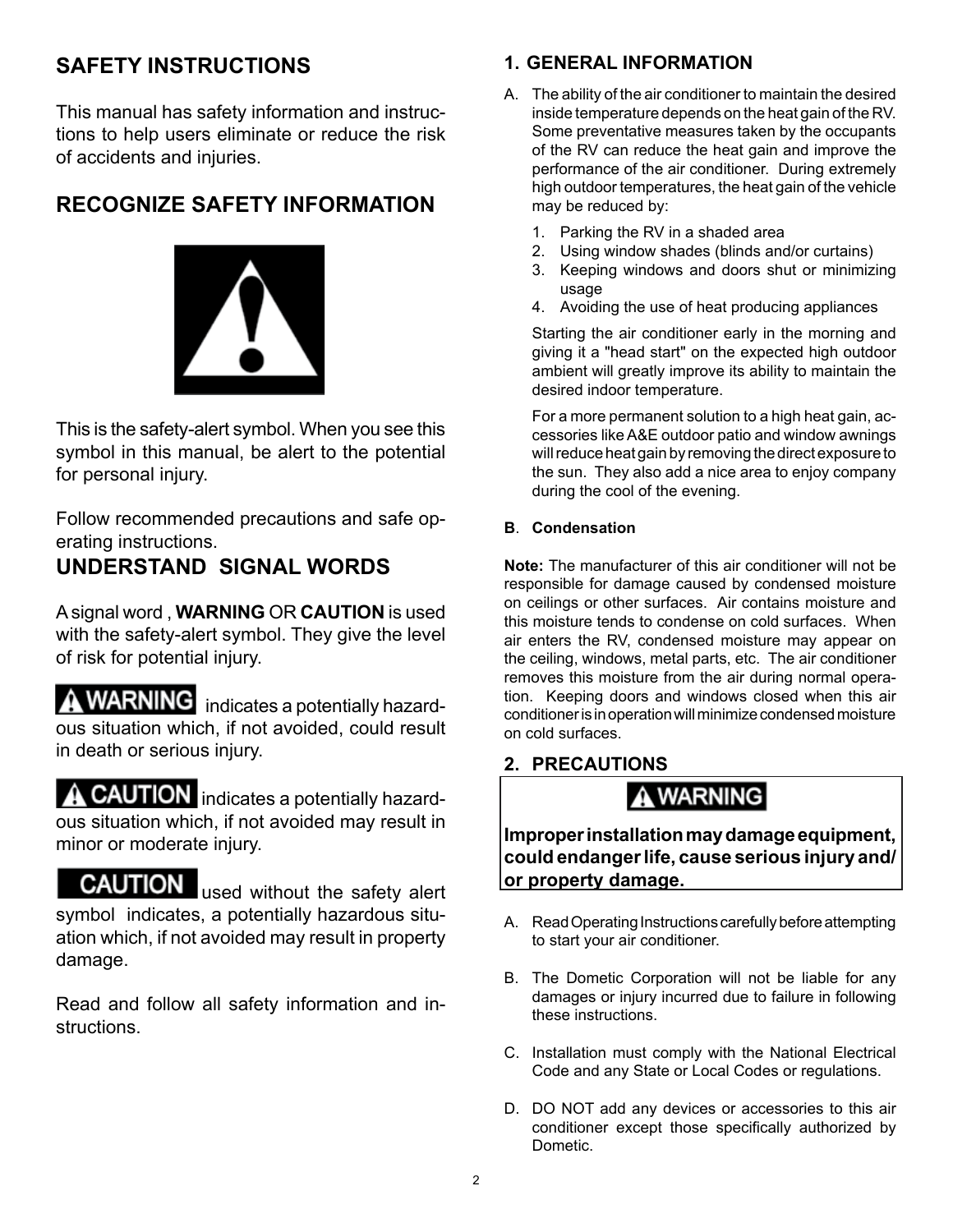E. This equipment must be serviced by qualified personnel and some states require these people to be licensed.

#### **3. OPERATING INSTRUCTIONS**

#### **A. COOLING OPERATION**

- 1. Place the **Temperature Set Lever** to desired temperature level (located at right side of thermostat).
- 2. Select fan speed that best satisfies your needs: (switch located at lower center of thermostat).
	- a. **High Speed**: Selected when maximum cooling and dehumidification are required.
	- b. **Low Speed**: Selected when RV reaches desired comfort level and needs to be maintained. Normally this speed is used for nighttime operation.
- 3. Select **Auto/On Switch** operation as follows: (switch located at upper center of thermostat)
	- a. **Auto Position**: Air conditioner fan runs whenever cooling is required and stops whenever cooling is not required.
	- b. **On Position**: Air conditioner fan runs continuously to circulate air in RV.
- 4. Set the **System Switch** to cool position (located at left side of thermostat).

The air conditioner compressor will now come on when cooling is required and cycle off when the temperature level selected is reached.



## **CAUTION**

**Wait at least two (2) minutes before restarting the air conditioner after shutting off with either the Heat/Off/Cooling Switch or the Temperature Set Lever. This allows the refrigerant pressure in the air conditioner to equalize and will allow the compressor to restart easily. Failure to follow this instruction may cause circuit breakers or fuses to open.**

#### **B. FURNACE OPERATION**

#### **(If Furnace is connected to Thermostat)**

- 1. Set the **Temperature Set Lever** to desired temperature level (located at right of thermostat).
- 2. Set the **System** switch to furnace position (located at left side of thermostat).

The furnace will now come on when heat is required and cycle off when temperature level selected is reached.



#### **C. SPECIAL FEATURE:**

#### **When thermostat:**

- 1. **System Switch:** is in the OFF or FURNACE position and
- 2. **Auto/On Switch:** is in the ON position, the air conditioner fan will run continuously at selected fan speed to circulate the air inside the RV.
- **D. OPTIONAL FEATURE: Electric Heat Strip (If Unit so Equipped)**
	- 1. Set the **Temperature Set Lever** (located at right of thermostat) to desired temperature level.
	- 2. Set the **System Switch** (located at left side of thermostat) to heat strip position.



#### **E. OPTIONAL FEATURE: Heat Pump (If Unit so Equipped)**

- 1. Set the **Temperature Set Lever** (located at right of thermostat) to desired temperature level.
- 2. Set the **System Switch** (located at left side of thermostat) to heat pump position.